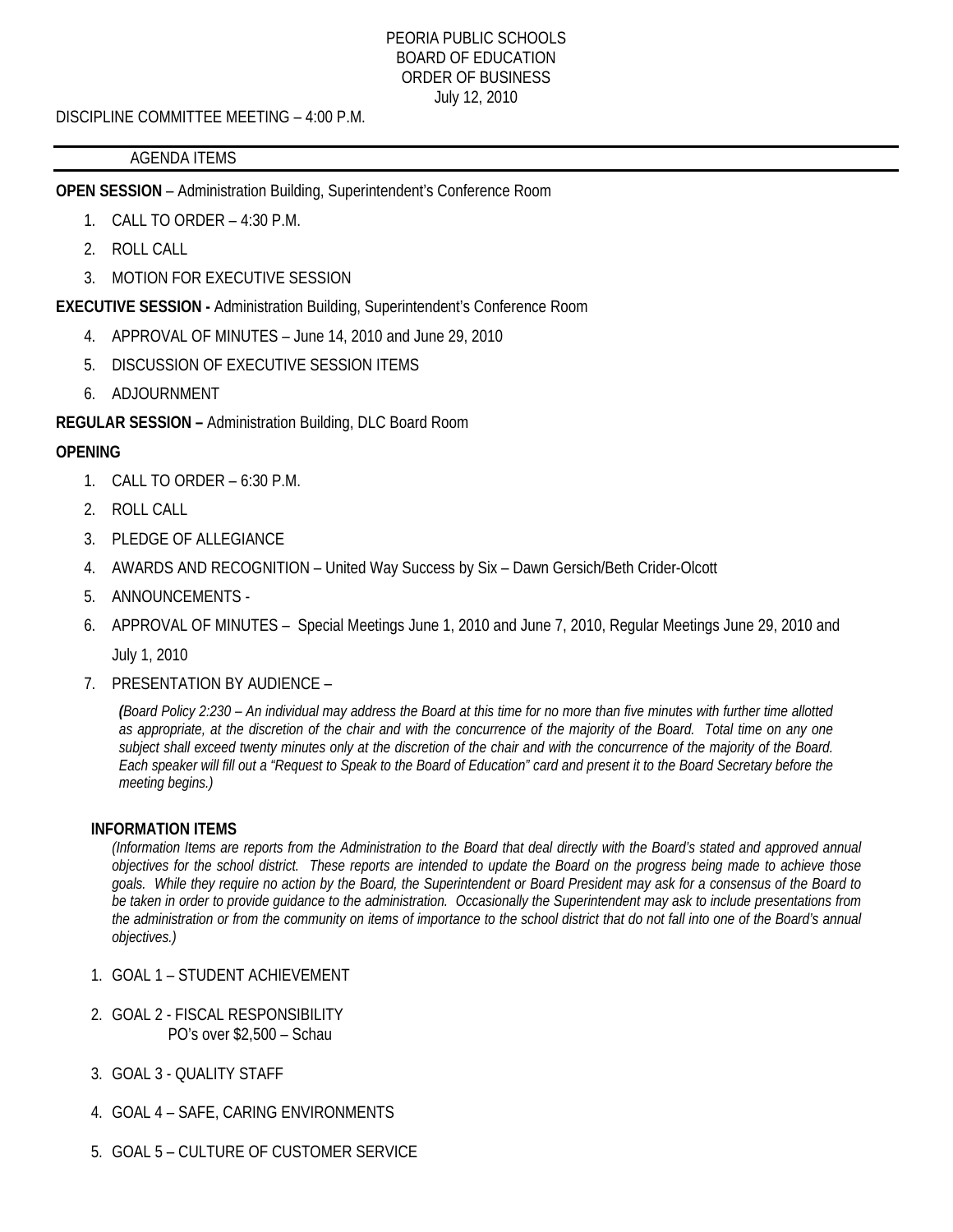Report of Requests under the Freedom of Information Act and Status of Such Requests - Lathan

## **ACTION ITEMS –**

## **CONSENT AGENDA**

*(Action by the Board of Education on the Items listed within the Consent Agenda are adopted by a single motion unless a member of the Board or the Superintendent requests that any such item be removed from the consent calendar and voted on separately. Generally, consent agenda items are matters in which the Board and Superintendent agree are routine in nature and should be acted upon in one motion to conserve time and permit focus on other-than-routine items on the agenda)* 

1. GIFTS TO SCHOOL DISTRICT This meeting - \$1810.50 Year to date - \$220,750.36

*Proposed Action:* That the following donations be accepted and letters of appreciation sent to the donors:

## **Door prizes for Touch a Truck 2010**

Dudley: (36) pastel bags and (50) ice cream passes - \$100.00

Bellacinos: (1000) boxes of crayons and (100 coupons) - \$500.00

McDonald's: Gift certificates for ice cream, fries and cheeseburgers - \$580.00

Riverplex: (4) free daily passes - \$50.00

Subway – East Peoria: (5) \$5.00 gift cards and (5) lunch bags - \$30.00

Subway – East Peoria: (4) \$5.00 gift cards and (5) lunch bags - \$25.00

Target: (1) \$25.00 gift card - \$25.00

Wal-Mart: (1) \$50.00 gift card – \$50.00

Burger King: (35) tickets for value menu sandwich - \$35.00

Subway – Peoria: (10) meals and (10) lunch bags - \$95.00

Boost Mobile: Baby gift basket - \$30.00

Taco Bell: (16) taco coupons - \$16.00

Ice Cream Shack: (50) coupons for free ice cream cones - \$64.50

Kartville: (75) coupons - \$150.00

Hardees: (20) coupons for shakes - \$50.00

Peoria Chiefs: (4) tickets – club box seats - \$60.00

- 2. PAYMENT OF BILLS Schau REQUEST TO PURCHASE – Schau
- 3. HUMAN RESOURCES REPORT Dimke
- 4. TRAVEL REQUESTS Lathan
- 5. CONTRACT WITH DR. ANDREW MORGAN (Special Education) Lathan *Proposed Action*: That the Board of Education approve a mutual agreement between Dr. Andrew Morgan and District 150 for diagnosis of special education children with health and/or physical impairments.